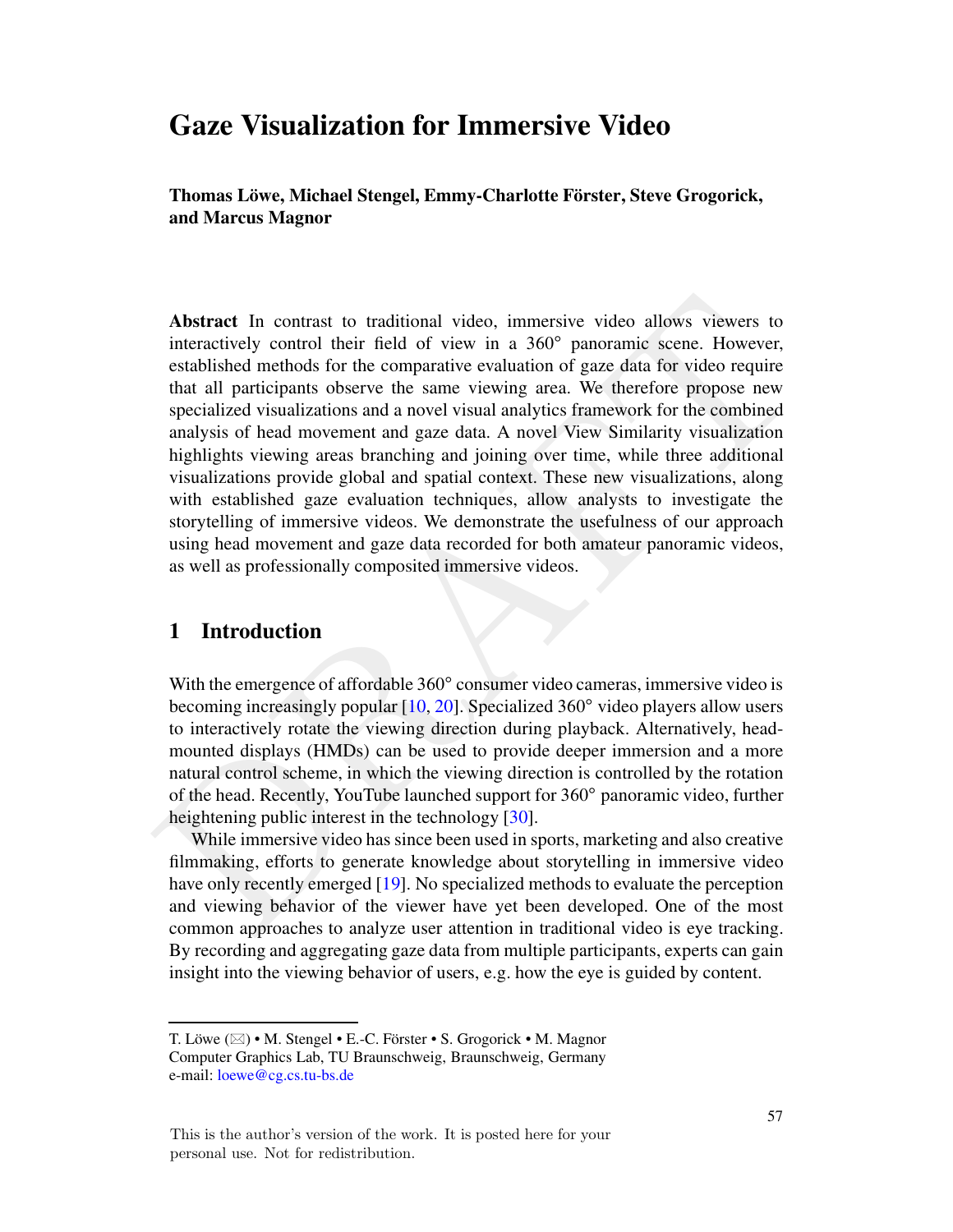However, established visualization techniques for gaze data for video assume that all participants receive the exact same stimulus. This is not the case with immersive video. While all participants are watching the exact same video, each participant is free to choose their individual field of view. Thus, content that occurs outside of this field of view is missed. In order to gain insight into the viewing behaviour for immersive video, both the eye gaze and the head orientation must therefore be considered. Throughout the rest of this chapter we will differentiate between head orientation (*viewing direction*), and eye focus (*gaze direction*).

Storytellers working with immersive video often layer each frame with multiple subplots. They are particularly interested in knowing how many viewers will follow each subplot and understanding which elements of their video may induce a switch between subplots. We therefore focus on *joins* and *branches* between participants' fields of view. Joins occur when the attention of multiple viewers is drawn towards a common direction, causing their fields of view to overlap, whereas branches occur when their fields of view diverge.

We propose a novel View Similarity visualization that illustrates fields of view branching and joining over time. Our proposed visual analytics workflow includes three additional visualizations: A limited view from the viewer's perspective, a 3D sphere-mapped version of the video to provide spatial context, and an unwrapped view of the entire frame to provide global context. All of these views can be additionally overlaid with established gaze visualizations, such as attention maps [16] or scan paths [17], in order to equip experts with a familiar set of analysis tools.

This chapter is organized as follows: Sect. 2 introduces related work. Section 3 describes our proposed visualizations and details the visual analytics workflow. In Sect. 4 we demonstrate the usefulness of the proposed framework using head movement and gaze data we gathered in a user study (Fig. 1). Section 5 concludes this chapter and outlines future work.



**Fig. 1** *Left*: A participant watching a 360° video using a head-mounted display. *Right:* The video is mapped to both eyes, putting the observer at the center of the scene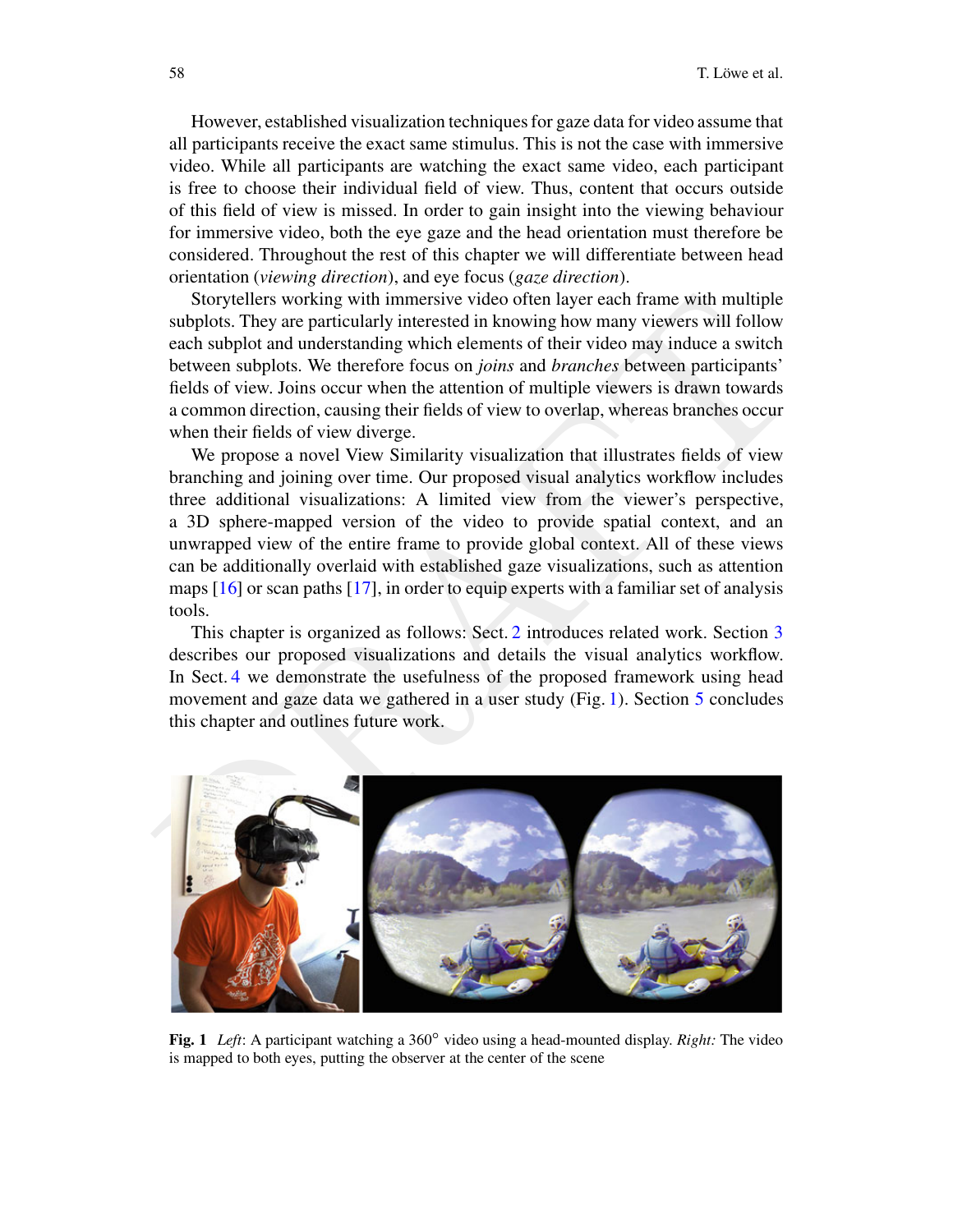### **2 Related Work**

Eye tracking is an established tool in many fields of research, and has been used to analyze visual attention in several real-world scenarios, including video compression [4, 18], medicine [23], visual inspection training [7], and commercial sea, rail and air vehicle control [11, 12, 31].

Recently, Blascheck et al. presented a comprehensive State-of-the-Art survey of visualization for eye-tracking data [2], citing numerous methods for the visualization of gaze data for traditional video. Among the most common representations for eye-tracking data in video are attention maps [8, 16] and scan paths [17]. However, these methods can not be directly applied to immersive video, where each viewer controls an individual viewing area.

via an via the conservation of gaze data for traditional video. Among the most common representations for<br>eye-tracking data in video are attention maps [8, 16] and scan paths [17]. However,<br>these methods can not be direct There have been gaze data visualizations that allow participants to individually inspect static 3D scenes in an interactive virtual environment [21, 22, 27, 29]. Here synchronization between participants is achieved by mapping scan paths or attention maps onto the static geometry. However, in immersive video there is no actual 3D geometry, but rather a recorded 360° video that is mapped onto a sphere around the observer. Additionally, the observer's position is fixed to the center of the sphere, since a free view point is not appropriate for immersive video recorded from a fixed camera position. Thus, immersive video falls into the mid-range between traditional video and 3D scenes, and neither approach directly applies. Our framework therefore combines methods from both scenarios using multiple views.

We further reduce the problem of synchronizing participants to finding moments when the attention, i.e. viewing direction, of many users is drawn to a certain region in the video. These moments are also commonly referred to as moments of attentional synchrony [25].

In traditional video, attentional synchrony is also analyzed by monitoring gaze transitions between manually annotated *areas of interest* (AOI) [3, 13, 14]. However, annotating these AOIs is often time-consuming and exhausting. This is particularly true for immersive video, where the unintuitive distortion of popular texture formats (e.g. equirectangular projection) makes selection more difficult, e.g. AOIs moving around the observer will have to wrap around from the right to the left edge of the video frame. Additionally, multiple stories often occur simultaneously in different parts of the video, further increasing the workload for the annotation.

While we believe that AOIs can be beneficial for the evaluation of immersive video, specialized annotation tools would be required to make working with AOIs feasible. Therefore, our approach avoids dependency on manually annotated AOIs and instead gauges attentional synchrony based on the similarity of the individual viewing directions.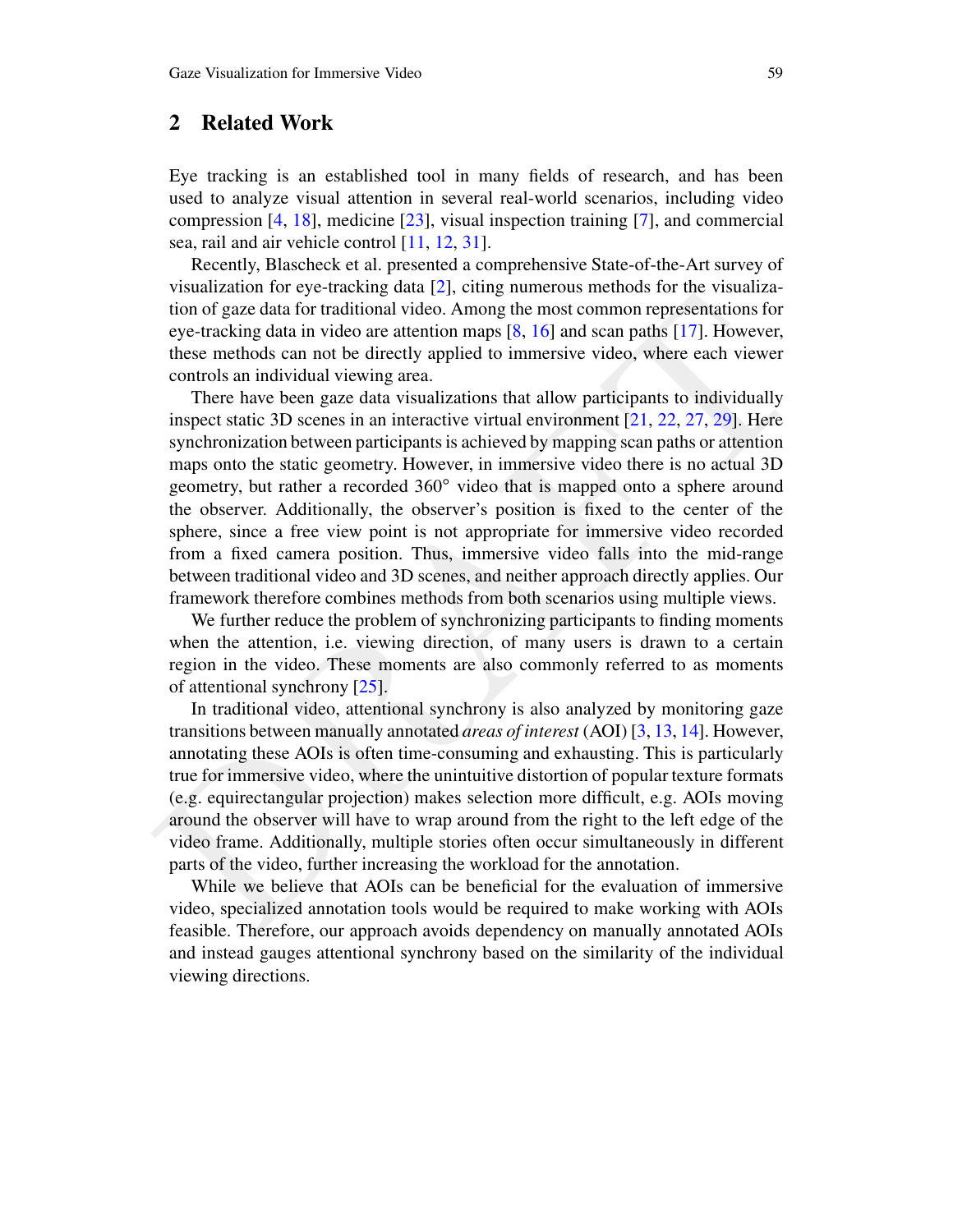## **3 Workflow and Visualizations**

In an immersive video, each frame is an equirectangular  $360^\circ$  panorama. During playback, the video is mapped onto a sphere, with the observer at its center. In contrast to traditional video, the observer can interactively control their viewing direction. With regular  $360^\circ$  panoramic video players, this is usually done by clicking and dragging the video using a trackball metaphor. In a head-mounted display on the other hand, the viewing direction is directly controlled through head rotation, which can create a deeper sense of immersion. While we focus on users watching immersive video using a head mounted display, our proposed workflow also holds for regular  $360^\circ$  panoramic video players.

In order to be able to evaluate viewing behavior for such immersive video it is not enough to only consider the recorded gaze direction, but also the recorded viewing direction and field of view. An easy way to simultaneously visualize these aspects is to unwrap the video and map both the gaze position, as well as the field of view onto it. However, the warped equirectangular frame is often difficult to interpret (Fig. 2). The otherwise rectangular field of view becomes distorted in this visualization; particularly near the top and bottom (poles) of the frame. Additionally, the frame wraps horizontally, occasionally splitting the field of view. While the frame could be warped in such a way as to rectify and to center a single users field of view, this would further complicate any comparative analysis. We therefore conclude that



**Fig. 2** Distortions introduced by unwrapping a spherical video frame can complicate the interpretation of a participant's otherwise rectangular field of view. The *red area* represents a participant's field of view with (**a**) minor distortions, (**b**) horizontal wrapping, (**c, d**) polar distortions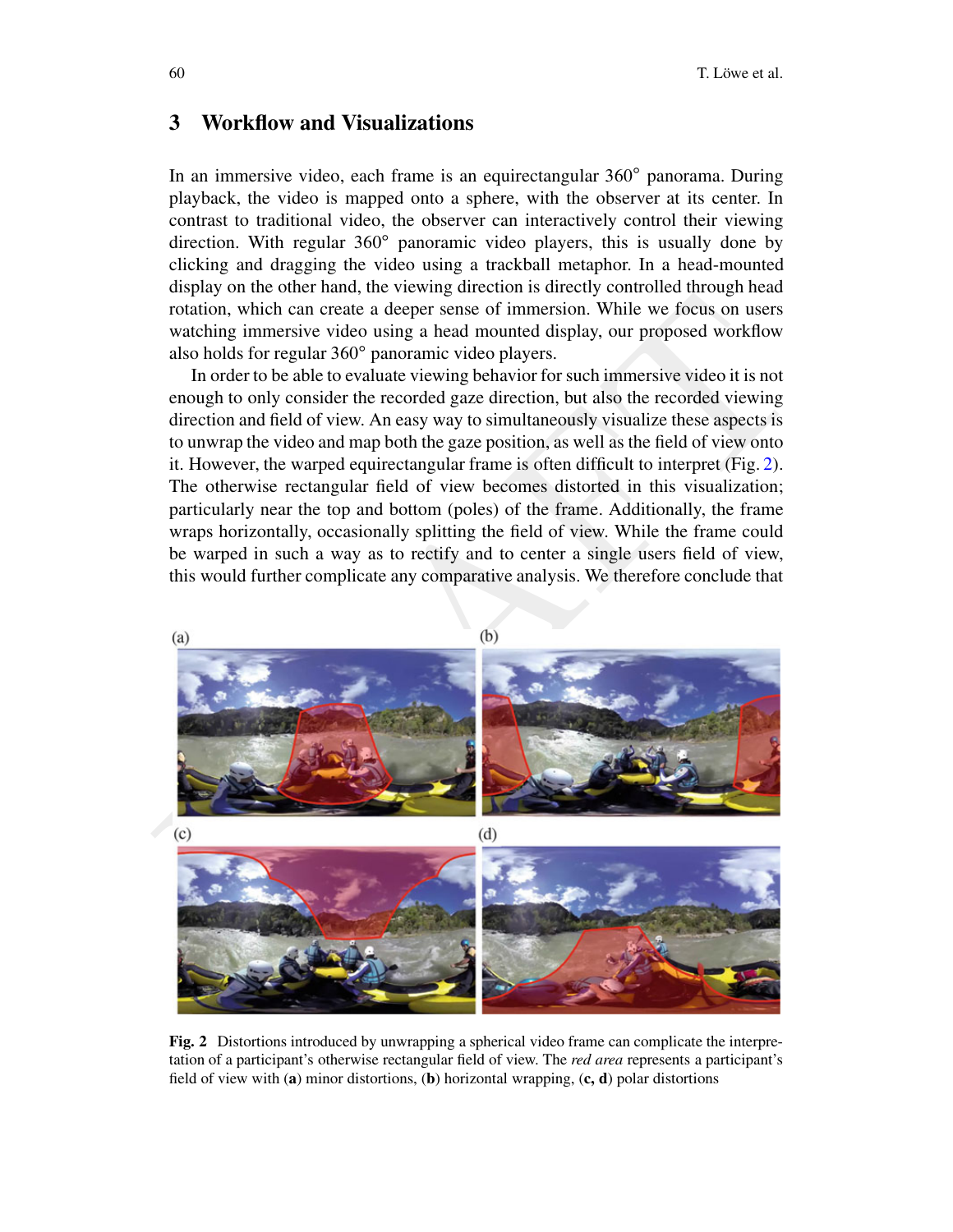

**Fig. 3** Overview of our user interface for the immersive video clip "VIDEO 360: RAFTING" [1]. (*1*) View Similarity visualization for the entire clip. (*2*) Participant View for *Participant 6*. (*3*) Master View and (*4*) Sphere View. The color-coded frames indicate the individual field of view for each participant. Additionally, an attention map allows determining the overall gaze distribution

simply unwrapping the frame and applying traditional gaze visualization techniques for regular video is insufficient for analyzing immersive 360° video.

Figure 3 shows an overview of our proposed user interface.

The bottom half of our interface is dedicated to providing a temporal overview of the head-tracking data. A seek slider can be used to select a frame in the video. This slider is additionally overlaid with a quality metric that guides analysts towards potentially relevant sections, i.e. those sections in which many participants are focusing on similar regions of the scene. A specialized View Similarity visualization allows discriminating between individual participants, and combines temporal with spatial context. The viewing direction of each participant is represented by a line, with the proximity of the lines representing the view similarities over time. The closer the lines, the more similar the viewing direction in that frame.

The upper half of our interface is dedicated to analyzing gaze data, and to providing a spatial overview. On the right, a limited user view shows the scene from the currently selected participant's perspective. In the middle, an unwrapped view of the entire scene provides global context. On the left, an interactively rotatable 3D sphere-mapped version of the video allows the analyst to view the frame in a more natural projection. This allows for a better understanding of rotational context that is commonly lost in the unnaturally distorted unwrapped view.

Each of theses views can additionally be overlaid with established gaze visualizations commonly used for the analysis of regular video, such as animated attention maps or animated scan paths. For these traditional gaze visualizations, gaze data is aggregated over a user-controlled temporal window.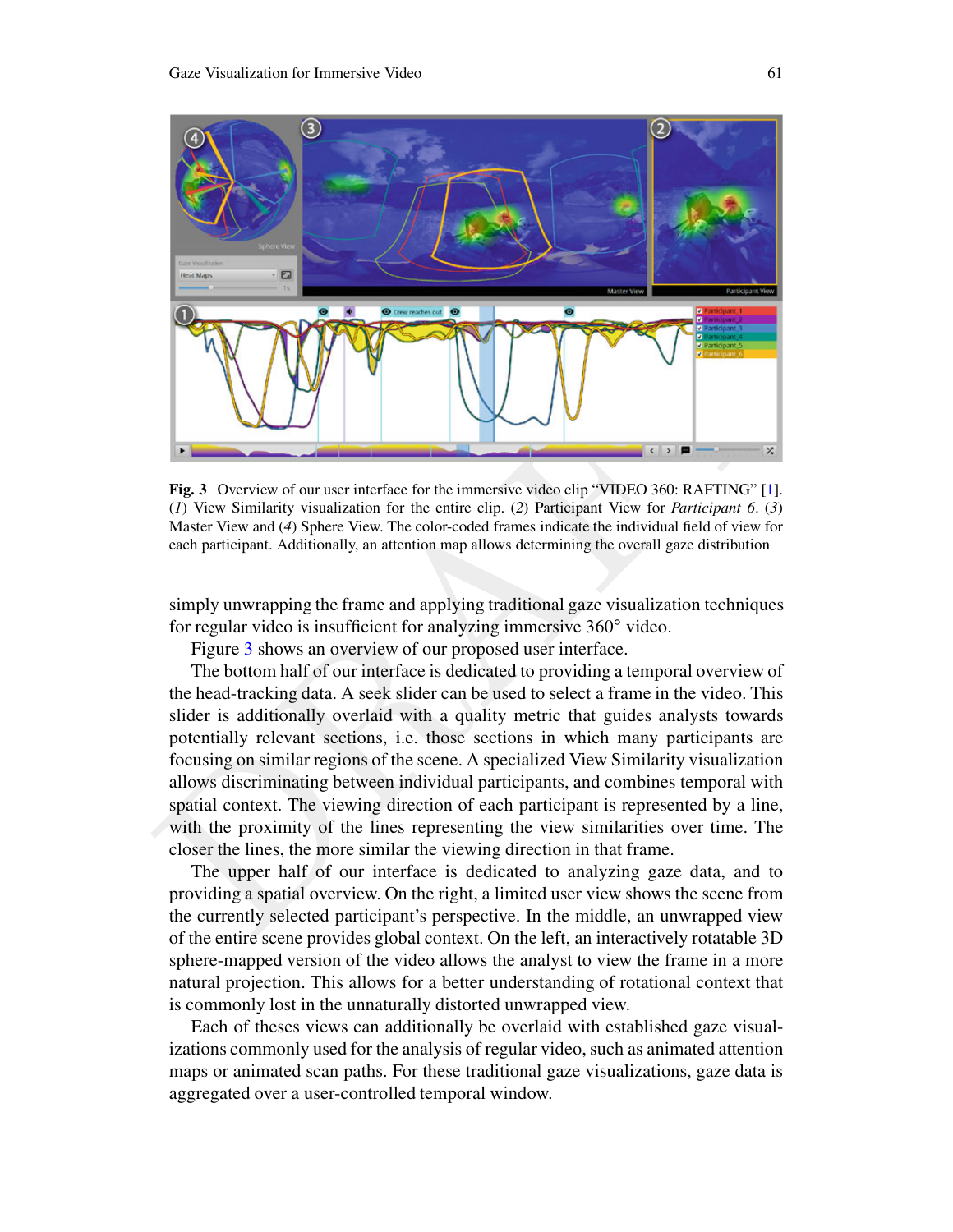In the following we give a detailed description of each visualization and discuss its intended usage and technical details.

**(1) View Similarity** The most prominent visualization in our interface is the View Similarity visualization. It shows the proximity of all participants' viewing directions over time. This allows analysts to quickly identify moments of attentional synchrony between individual participants. In order to be able to visualize the relationship of multiple 3D viewing directions over time, we use a dimensionality reduction technique. First, we create a distance matrix of all recorded viewing directions, regardless of participant and timestamp. The distance  $\Delta$  between two viewing directions  $v_{1,2} \in \mathbb{R}^3$  is determined using their cosine dissimilarity:

$$
\Delta(v_1, v_2) = \cos^{-1}\langle v_1, v_2 \rangle,
$$

where  $\langle \cdot, \cdot \rangle$  denotes the scalar product.

From the direct Finds, we view a distance intention of intercolour viewing<br>directions, regardless of participant and timestamp. The distance  $\Delta$  between two<br>viewing directions  $v_{1,2} \in \mathbb{R}^3$  is determined using their We then use nonmetric multidimensional scaling [6] to create a 1D embedding of all viewing directions, as this method preserves relative distances as well as possible. Depending on the temporal resolution of the head-tracker and the number of participants, this matrix may become arbitrarily large. The approach therefore strongly depends on the stability and performance of the underlying MDS algorithm. On the other hand, head-tracking data is not subject to as fine and rapid changes as eye-tracking data. Therefore, reducing the temporal resolution for the purpose of calculating the View Similiarity, will still yield adequate results.

Finally, we reintroduce time as a second dimension. By connecting all records for a participant over time, we obtain a line graph. In this resulting graph the proximity of lines at each frame is an approximate representation of the similarity between viewing directions in that frame.

To further highlight attentional synchrony, similarities between viewing directions that are above a user-defined threshold are additionally marked, by visually connecting the lines into clusters. Readability is further enhanced by additionally coloring these clusters using a simple quality metric and color gradient.

This quality metric *q* uses the sum of normalized distances from each participant's viewing direction  $p \in P$  to it's *k*-nearest-neighbor  $k_p \in P$ :

$$
q = 1 - \frac{1}{|P|} \sum_{p \in P} \left( \frac{\Delta(p, k_p)}{\pi} \right)^2, \quad q \in [0, 1]
$$

The smaller the distances, the more clustered the viewing directions, and the higher the quality. We found that  $k = 2$  worked well for our smaller test data sets. We also empirically found that a default threshold value of one third of the field of view of the display worked well, which for our setup was approximately  $30^{\circ}$ .

A simple seek slider at the bottom allows selecting a frame in the video, as well as zooming and panning the View Similarity visualization.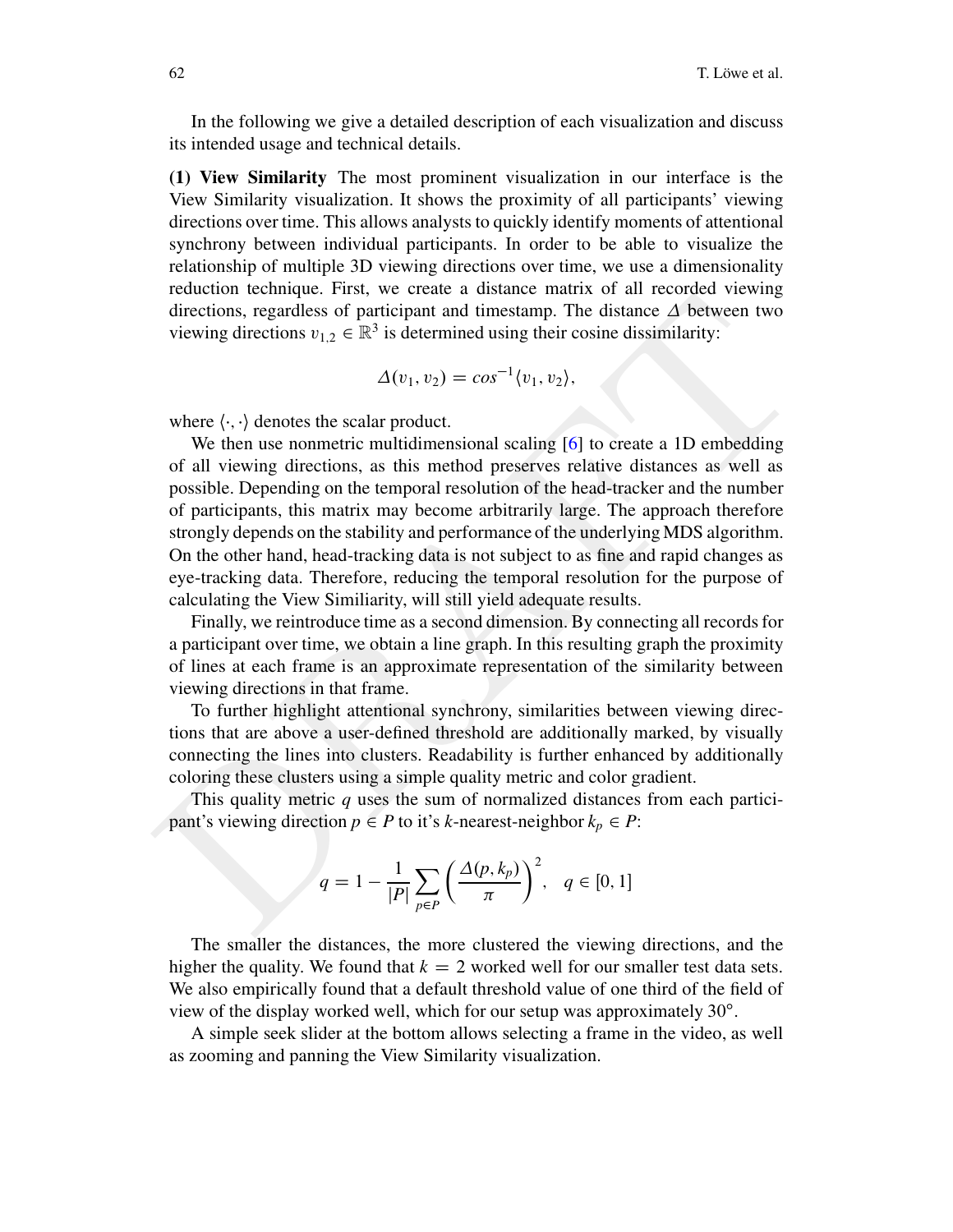Analysts can also place annotations at key frames, in order to mark important audio or visual cues in the video, thus adding semantic context to the visualization. Each annotation is represented by a colored flag on the timeline.

**(2) Participant View** The Participant View shows the scene as it was experienced by a single selected participant. The limited perspective is intended to prevent analysts from erroneously assuming information that is provided to them by the more global views, but that would not have been visible to the participant during the trial. This view allows analysts to study the attention of an individual participant, and to investigate which elements in the scene might have influenced that participant to move their field of view.

Unfortunately, this limited view does not allow the analyst to differentiate between movement of the participant's head and movement of the camera in the video. While the camera is often fixed in immersive video—as simulated self motion has a tendency to cause discomfort for some participants [15, 26]—there are a large number of fast moving amateur sports and drone videos, as well as an increasing number of artistic videos that make use of slow, deliberate camera movements. Therefore, our framework supplies two additional spatial visualizations that provide global spatial context in relation to the video content.

Latin as it we allows allows and y allows and y the mathemotion and mini-would participant, and<br>to investigate which elements in the scene might have influenced that participant to<br>move their field of view.<br>Unformately, t **(3) Master View** The Master View shows the entire scene as an unwrapped video frame. In this equirectangular mapping—also known as latitude-longitude mapping—the azimuth is mapped to the horizontal coordinate, while the elevation is mapped to the vertical coordinate of the image. This mapping format is commonly used, since the sphere is flattened into a rectangular area, and thus traditional compression methods for rectangular images and videos can be applied. In this unwrapped view, the center of the view is the relative *front* of the scene (Fig. 2a), and the left and right edges of the view are the relative *back* of the scene (Fig. 2b). The top and bottom of each frame exhibit the most distortion, as these map to the *top* and *bottom* poles of the sphere (Fig. 2c, d). Additionally, the individual fields of view of each participant are marked by color-coded frames. This view is intended to give analysts global context, since all events that are occurring in a frame of the video can be observed at once.

As previously discussed, the distorted perspective and the fact that the image wraps around can make interpretation difficult. Therefore, our framework provides an additional more natural mapping.

**(4) Sphere View** The Sphere View maps the immersive video to the inside of a sphere, which can be rotated using the trackball metaphor [24]. As with the Master View, the fields of view of each participant are marked by color-coded frames. An arrow from the center of the sphere to the eye focus position of each selected participant additionally marks the gaze directions in 3D. This grants the analyst an intuitive spatial understanding of which direction each participant is facing in the immersive scene. For fulldome videos, this sphere view can also be used to obtain the original dome master mapping (Figs. 8 and 9).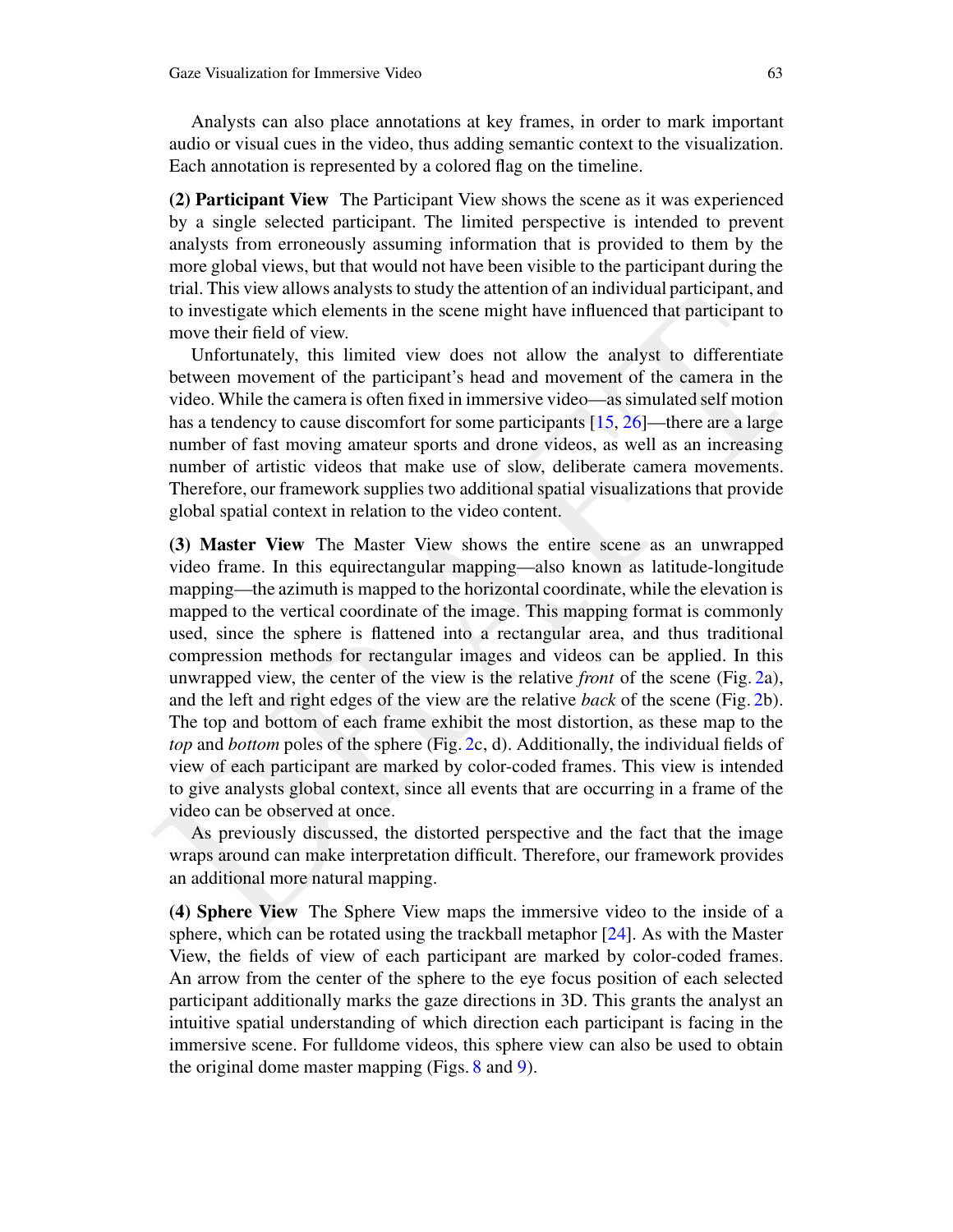## **4 Results**

Our attention analysis framework relies on head movement and gaze data being recorded while the participant is immersed in the video. While HMDs with integrated eye tracking have been costly and therefore suited for professional use only, consumer-grade devices have been announced [9] and will allow a larger community to perform eye-tracking studies in virtual reality. In order to be able to develop suitable visualizations for such future studies, we have developed and built our own HMD with integrated eye tracking [28].

Our HMD provides binocular infrared-based eye tracking with low-latency and a sampling frequency of 60 Hz. In a calibrated state the gaze direction error of the eye tracker ranges from  $0.5^\circ$  to  $3.5^\circ$ , increasing at the edges of the screen. The head tracker provides 100 Hz for updating the head orientation with a viewing direction error of 0.5° to 1.0°. The display has a native resolution of  $1280 \times 800$  pixels and a refresh rate of 60 Hz. The field of view is  $110^{\circ}$  vertically and 86 $^{\circ}$  horizontally per eye.

We recorded data from 6 participants (5 males, 1 female) of which 4 had normal vision and 2 had corrected-to-normal vision. Our perceptual study was conducted as follows: First, we explained the HMD and the concept of  $360^\circ$  video to the participant. The participant was then seated on a rotatable chair and the HMD was mounted on their head, while still allowing for free head and body movement (Fig. 4). After calibrating the eye tracker, different monocular  $360^\circ$ panoramic videos were shown to the participant, while their head orientation and gaze data was being captured.

We showed a total of four immersive videos. Three videos consisted of equirectangular frames with a resolution of  $1280 \times 640$ , the fourth video consisted of dome master frames with a resolution of  $2048 \times 2048$ .



**Fig. 4** Our experimental setup: A participant is watching an immersive video using our custombuilt head-mounted display with integrated eye tracking. The participant is seated on a rotatable chair, in order to allow safe and free 360° body and head movement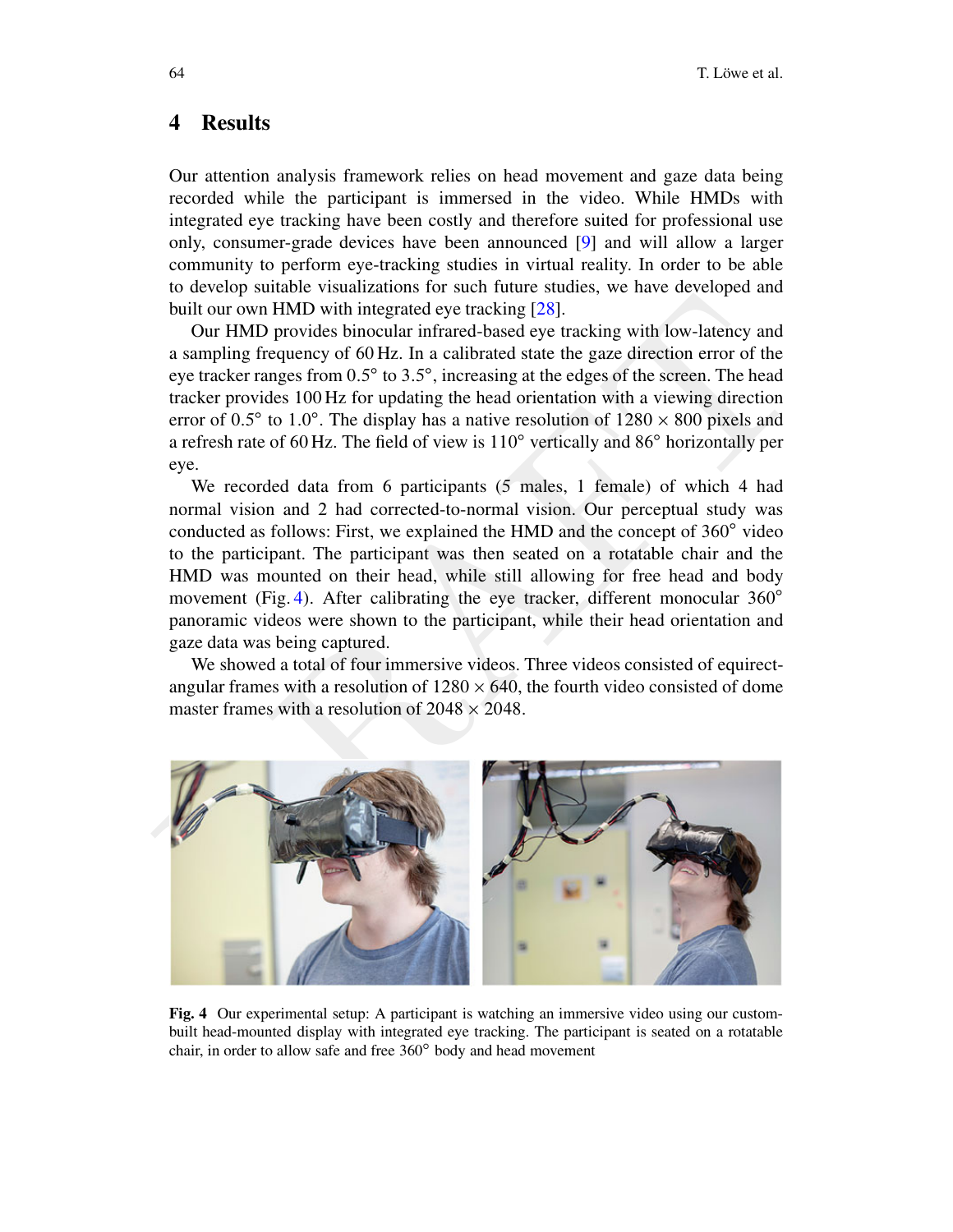In the following we take an in depth look at our results for two of these videos: The Creative Commons YouTube video "VIDEO 360: RAFTING", and a clip from the artistic fulldome short film "UM MENINO".

#### *4.1 Video: RAFTING*

"VIDEO 360: RAFTING" [1] is a short immersive video available under the Creative Commons CC BY license (Fig. 5). The clip is 42 s long and shows a rafting scene with a static camera centered in the raft. At 11 s into the video, the raft and the camera tilt, and two of the rafters fall into the water. The remainder of the video shows the crew reaching out and pulling the two back into the raft safely.

Figure 5 shows the View Similarity visualization with three frame annotations. The first annotation marks the moment the raft and the camera begin to tilt, the second marks an audible scream, and the third marks the moment the crew reaches out and starts helping their crewmates.

We observe that initially, all participants are individually exploring the immersive scene. The Master View in Fig. 3 shows that during this time, most attention is focused towards the travelling direction of the raft.



**Fig. 5** *Top*: Scenes from the immersive 360° video clip "VIDEO 360: RAFTING" [1]. *Bottom*: View Similarity Visualization for the entire video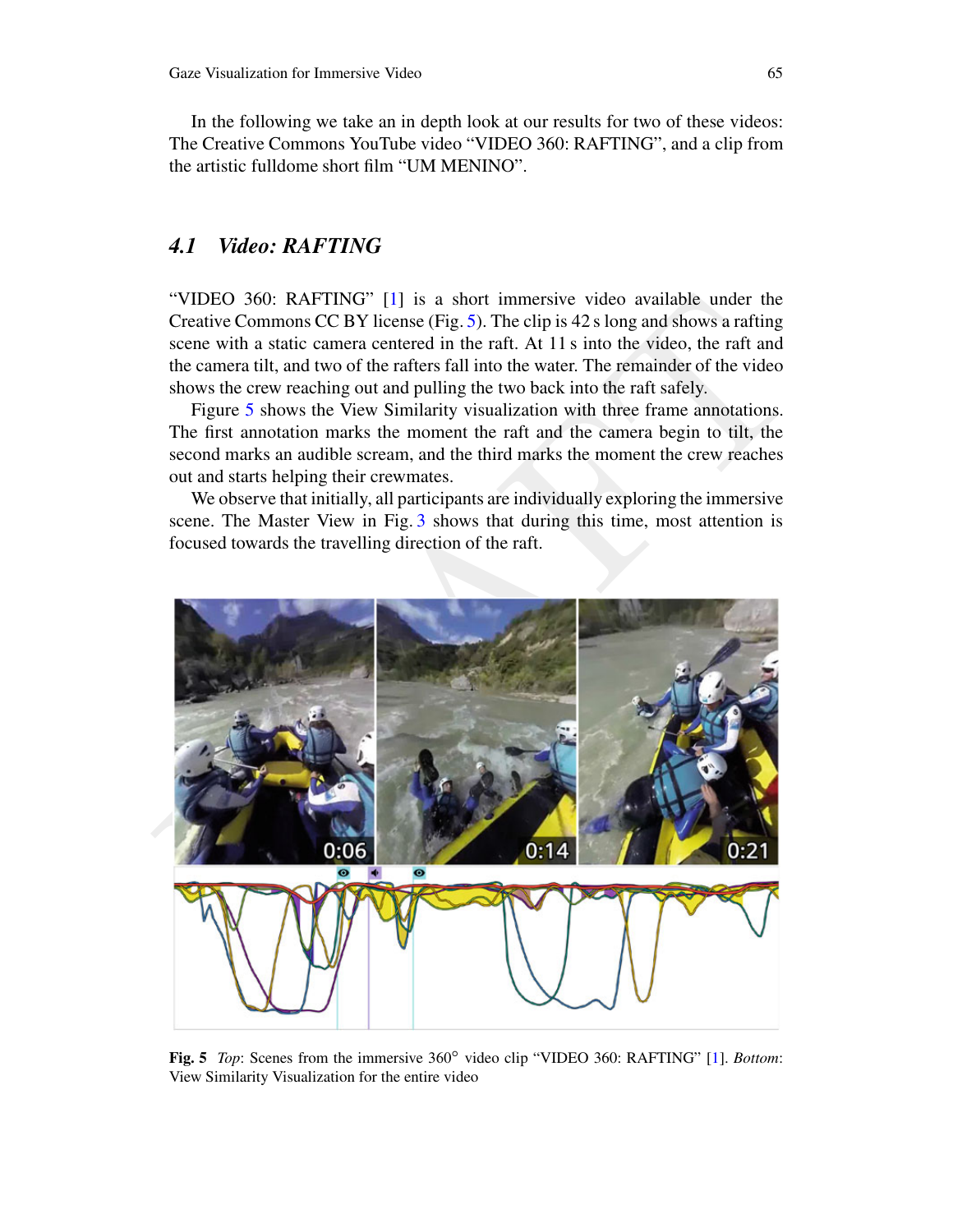From the moment the raft and the camera tilt, all participants begin searching for what happened. We observe, that all participants' views follow the tilt of the raft and thus quickly converge around the two rafters in the water, even before the scream can be heard. Figure 6 shows the Master View during the rescuing efforts, with an overlaid attention map accumulated over all participants.

During the rescuing effort, the field of view of most participants remains centered on the events unfolding on the raft. It is particularly interesting that the gaze of most participants is focused on the helping crewmembers, rather than on the rafters in the water. After the first rafter has been saved, we observe that individual participants briefly turn their heads to check on the crewmember in the back of the raft.

After both rafters are safely back on the raft, we observe that most attention is again directed towards the traveling direction of the raft.



**Fig. 6** *Top*: Master View of a frame from "VIDEO 360: RAFTING". Two rafters have fallen into the water, while the crew reaches out to help them. *Bottom*: The same frame overlaid with fields of view and an attention map. All participants are focused on the rescuing effort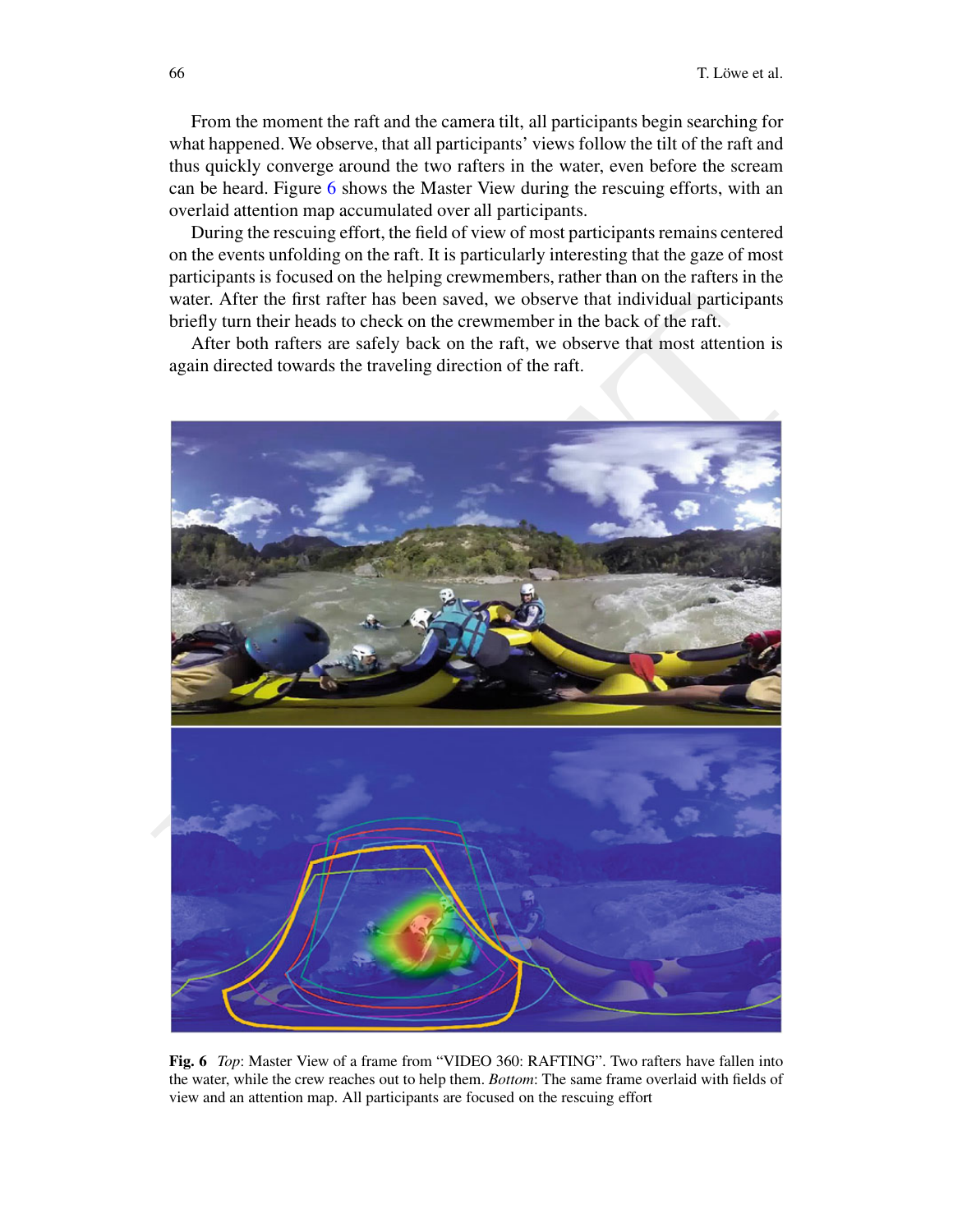In this use case our framework enabled us to quickly identify moments of attentional synchrony and to investigate the gaze behaviour leading up to that moment.

## *4.2 Video: UM MENINO*

"UM MENINO" is an artistic 360° fulldome short film. The complete video is 5:46 min long and shows circus performers composited into a virtual environment. While the video is for the most part designed with a fixed forward direction, it has immersive elements. For our evaluation we selected a 45 s long sequence that starts at 2:23 min. The clip begins with a slow dolly shot moving backwards through a busy fairground. After 15 s the camera accelerates, simulating the viewer speeding away backwards in a roller coaster. After an additional 15 s the ride ends as the viewer emerges from the mouth of a giant clown, leading into an abstract kaleidoscopic sequence.

Figure 7 shows the View Similarity visualization with five frame annotations. The first annotation marks candy being thrown, the second annotation marks additional performers appearing, the third annotation marks a sound of the roller coaster



**Fig. 7** *Top*: Scenes from the immersive fulldome short film "UM MENINO". *Bottom*: View Similarity Visualization for the entire video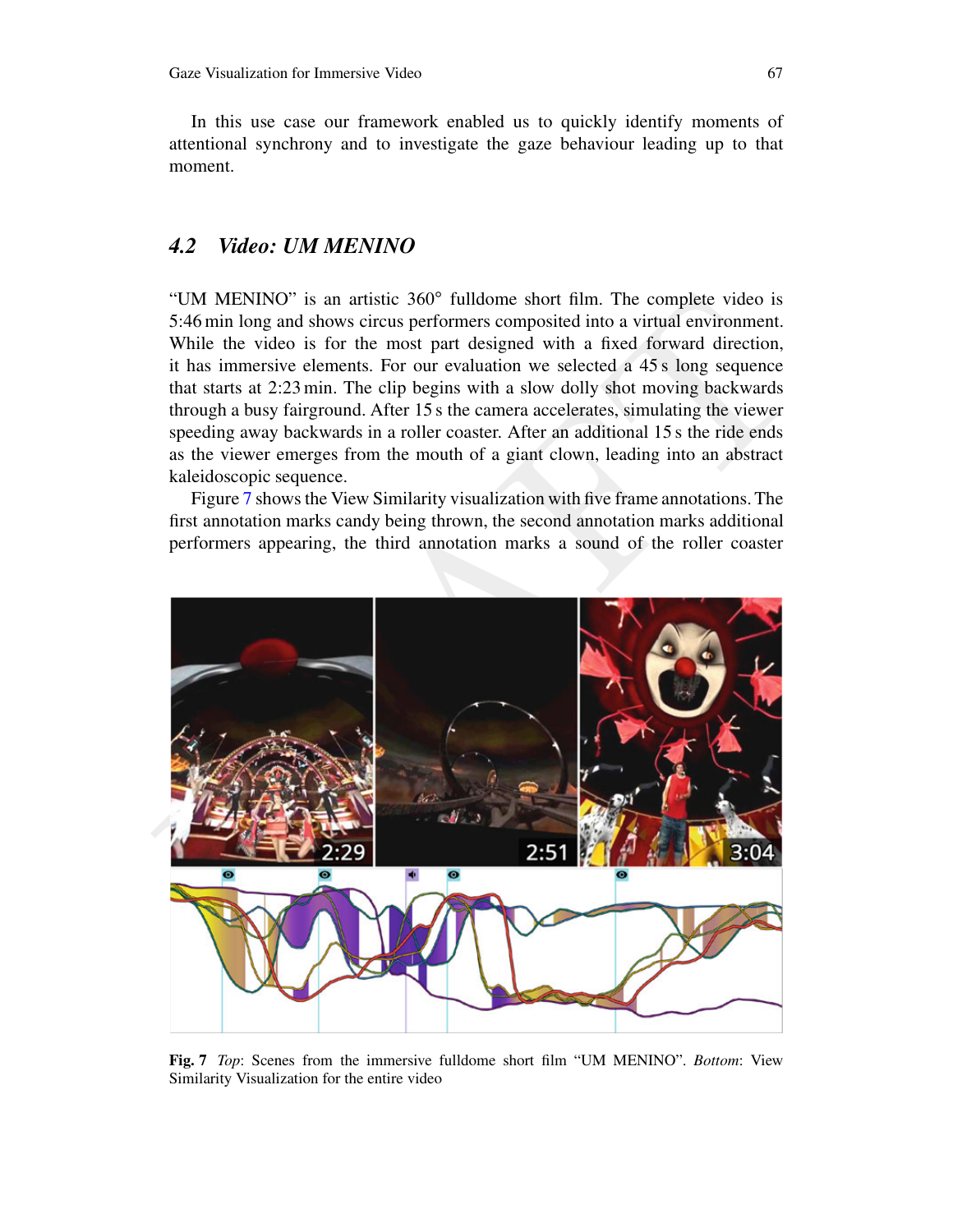charging up, the fourth annotation marks the moment the roller coaster accelerates, and the fifth annotation marks the beginning of the kaleidoscopic sequence.

The artists also created a regular video version of their short film, in which an observer is simulated [5]. This adaptation was intended to make the otherwise fulldome video available to a broader audience. We use this adaptation as a guide to understand the artist-intended viewing direction.

We observe that initially, each participant is individually exploring the scene. Using the Master View and the Participant View we additionally notice that most attention is indeed focused towards the artist-intended viewing direction.

At approximately 6 s into the video the performer at the center of the fairground reaches down and throws animated candy. This candy flies over the observer to the other side of the dome, and as can be seen in the regular video adaptation, the artists' intention was for the viewer to track it. In Fig. 8 (left) we observe that the participants recognized and initially followed the candy. However, they did not fully turn around, but rather quickly returned their attention to the busy fairground, which can be seen in Fig. 8 (right).

Shortly after the roller coaster sequence begins, the viewing directions form two distinct clusters. In Fig. 9 (left), the scan path visualization shows that most participants turn away from the artist-intended viewing direction, in order to instead face the travelling direction of the roller coaster. While this was not the case during the slow backward movement of the dolly shot of the previous sequence, the sudden acceleration appears to have caused a change in viewer behavior.

In the final kaleidoscopic sequence the camera slowly moves downwards, away from the giant clown at the top of the dome. This scene is largely symmetric, except for the artist-intended viewing direction, in which the protagonist of the video can be seen juggling. Figure 9 (right) shows that during this sequence most viewers



**Fig. 8** Two Sphere Views of the candy throwing sequence from "UM MENINO". Both views are looking upward into the dome and are overlaid with attention maps. The *blue arrow* marks the artist-intended viewing direction. On *the left*: The performer at the center of the fairground begins to throw candy. On *the right*: The candy (*circled* in *red*) is floating across the dome along the artist-intended viewing direction, but none of the participants are tracking it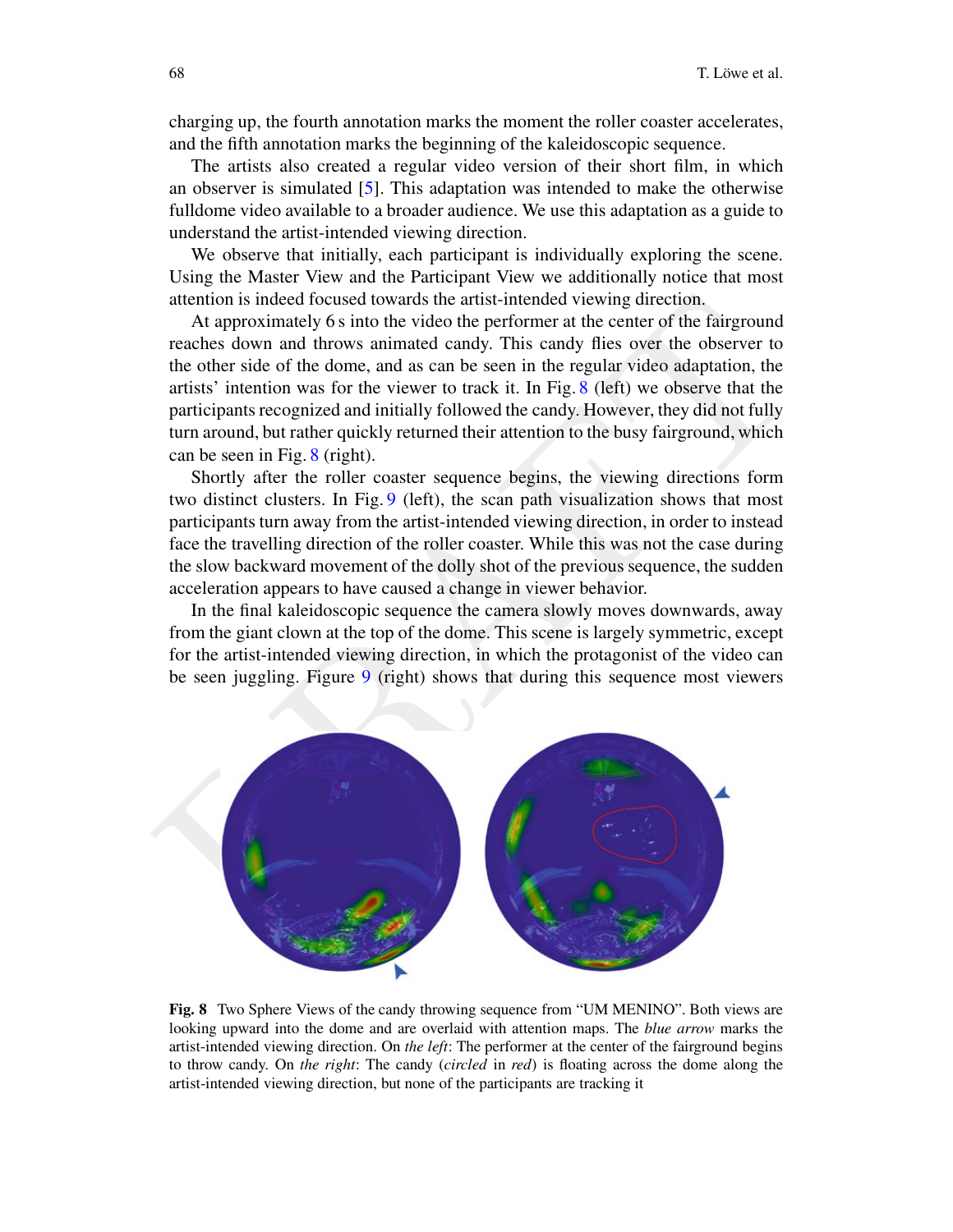

**Fig. 9** Two Sphere Views from "UM MENINO" looking upward into the dome. The artistintended viewing direction is marked by the *blue arrow*. On *the left*: The roller coaster sequence with scan paths. The *red arrow* marks the travelling direction of the roller coaster. On *the right*: The kaleidoscopic sequence with a superimposed attention map

have returned to the artist-intended viewing direction, focusing on the dogs next to the protagonist, with a slight tendency to look up.

In this use case, our framework allowed us to identify moments in which the observed viewing direction differed from the artist-intended viewing direction. Our additional visualizations further allowed us to investigate potential reasons for this difference in behavior.

## **5 Conclusion and Future Work**

The **9** Two Sphere Views from "UM MIFSINO" looking upward into the dome. The antistimeted viewing direction is marked by the *blue carrow*. On *the left*: The roller coaster sequence with a samples. The *real arrow marks* In this chapter, we have presented a novel visual analytics framework for jointly analyzing head movement and gaze data for immersive videos. Our design provides a specialized View Similarity visualization which allows analysts to quickly identify moments of spatiotemporal agreement between the viewing directions of individual participants. We also proposed three additional views (participant view, master view, and sphere view) that provide spatial context. These views can be combined with established gaze visualization techniques, in order to investigate viewing behavior in immersive video. We evaluated our approach within a small-scale perceptual study including amateur, choreographed and animated immersive video, and found that our framework can be used to detect whether the attention guidance of an immersive video works as intended.

As future work, we intend to further investigate how our method can be used to review and enhance artistic storytelling in immersive videos of different genres. We would like to extend our approach by supporting annotated areas of interest, in order to obtain an additional semantic context. We would also like to conduct a larger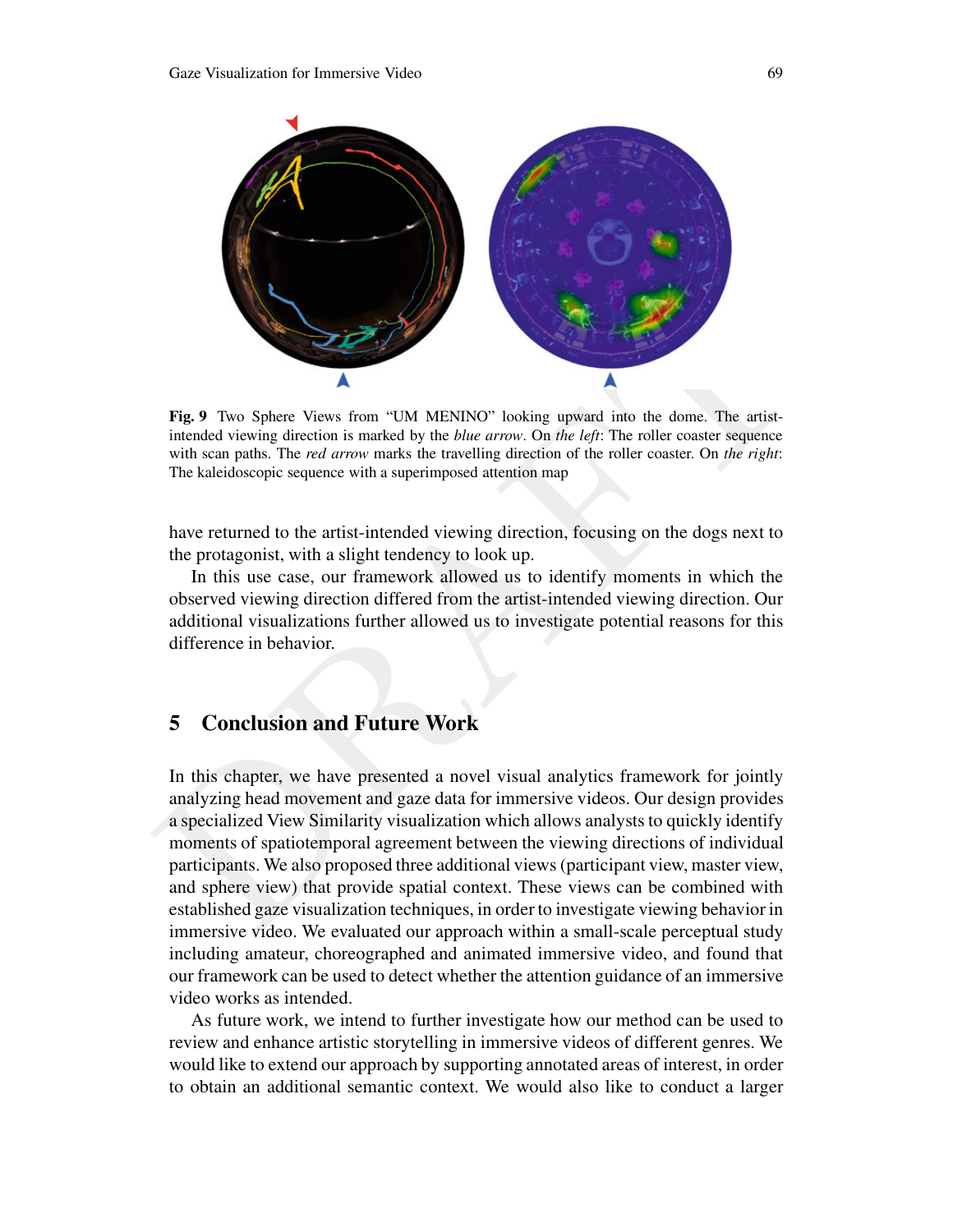perceptual study in order to gain further and more statistically significant insight into attentional synchrony and, by extension, storytelling in immersive videos.

**Acknowledgements** The authors thank Laura Saenger, Flávio Bezerra and Eduard Tucholke for permission to use the short film "UM MENINO". The authors gratefully acknowledge funding by the German Science Foundation from project DFG MA2555/6-2 within the strategic research initiative on Scalable Visual Analytics and funding from the European Union's Seventh Framework Programme FP7/2007-2013 under grant agreement no. 256941, Reality CG.

#### **References**

- 1. Ábaco Digital Zaragoza, VIDEO 360: RAFTING, 2015. youtube.com/watch?v= h0xo8QEPrk0, vis. 27 Jul 2015
- 2. Blascheck, T., Kurzhals, K., Raschke, M., Burch, M., Weiskopf, D., Ertl, T.: State-of-the-art of visualization for eye tracking data. In: Proceedings of EuroVis, vol. 2014 (2014)
- 3. Burch, M., Kull, A., Weiskopf, D.: Aoi rivers for visualizing dynamic eye gaze frequencies. In: Computer Graphics Forum, vol. 32, pp. 281–290. Wiley Online Library, Chichester (2013)
- 4. Cheon, M., Lee, J.-S.: Temporal resolution vs. visual saliency in videos: analysis of gaze patterns and evaluation of saliency models. Signal Process. Image Commun. **39**, 405–417 (2015)
- 5. ChimpanZés de Gaveta, Um Menino Trilha: ChimpanZés de Gaveta, 2015. youtube.com/ watch?v=q72AwheNYPk, vis. 18 Feb 2016
- 6. Cox, T., Cox, A.: Multidimensional Scaling, 2nd edn. Taylor & Francis, Boca Raton (2010)
- 7. Duchowski, A.T., Medlin, E., Cournia, N., Gramopadhye, A., Melloy, B., Nair, S.: 3d eye movement analysis for vr visual inspection training. In: Proceedings of the 2002 Symposium on Eye Tracking Research & Applications, pp. 103–110. ACM (2002)
- 8. Duchowski, A.T., Price, M.M., Meyer, M., Orero, P.: Aggregate gaze visualization with realtime heatmaps. In: Proceedings of the Symposium on Eye Tracking Research and Applications, pp. 13–20. ACM (2012)
- 9. FOVE: The world's first eye tracking virtual reality headset, 2015. getfove.com, vis. 29 Jul 2015
- 10. Google Jump, 2015. google.com/cardboard/jump, vis. 29 Jul 2015
- 11. Itoh, K., Hansen, J.P., Nielsen, F.: Cognitive modelling of a ship navigator based on protocol and eye-movement analysis. Le Travail Humain, pp. 99–127. Presses Universitaires de France, Paris (1998)
- **References**<br>
1. Ábaso Digital Zaragoza, VIDEO 360: RAFTING, 2015. youtube.com/watch?v=<br>
2. Bisscheck, T., Kurshas, K., Raschke., M., Burch, M., Weiskopf, D., Erl.l, T.: State-of-the-art<br>
2. Bisscheck, T., Kurshas, K., Ra 12. Itoh, K., Tanaka, H., Seki, M.: Eye-movement analysis of track monitoring patterns of night train operators: effects of geographic knowledge and fatigue. In: Proceedings of the Human Factors and Ergonomics Society Annual Meeting, vol. 44, pp. 360–363. SAGE Publications (2000)
	- 13. Kurzhals, K., Weiskopf, D.: Space-time visual analytics of eye-tracking data for dynamic stimuli. IEEE Trans. Vis. Comput. Graph. **19**(12), 2129–2138 (2013)
	- 14. Kurzhals, K., Weiskopf, D.: Aoi transition trees. In: Proceedings of the 41st Graphics Interface Conference, pp. 41–48. Canadian Information Processing Society (2015)
	- 15. LaViola Jr, J.J.: A discussion of cybersickness in virtual environments. ACM SIGCHI Bull. **32**(1), 47–56 (2000)
	- 16. Mackworth, J.F., Mackworth, N.: Eye fixations recorded on changing visual scenes by the television eye-marker. JOSA **48**(7), 439–444 (1958)
	- 17. Noton, D., Stark, L.: Scanpaths in eye movements during pattern perception. Science **171**(3968), 308–311 (1971)